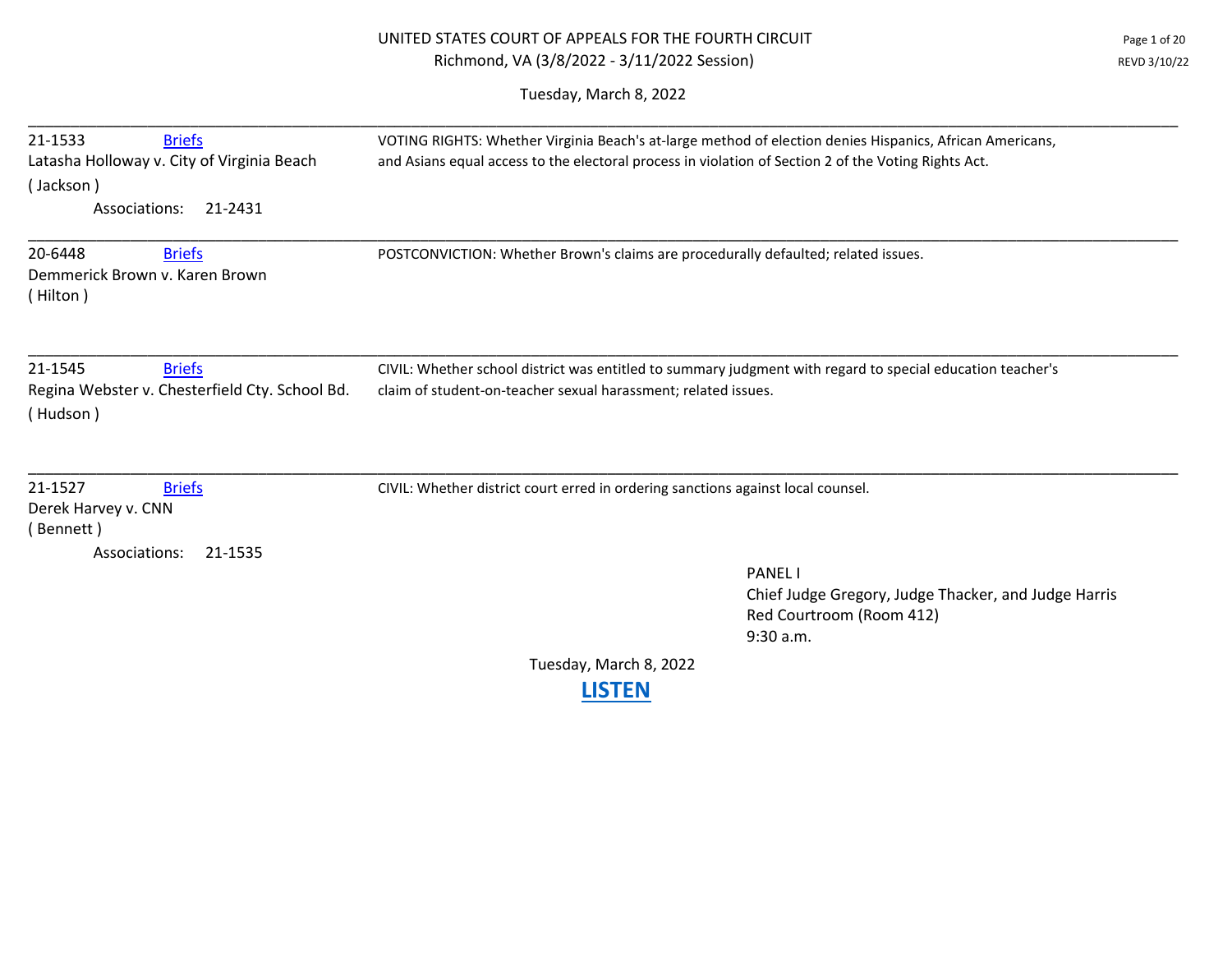# UNITED STATES COURT OF APPEALS FOR THE FOURTH CIRCUIT **FOUR SERVICE 2** Page 2 of 20 Richmond, VA (3/8/2022 - 3/11/2022 Session)

| 19-4385<br><b>Briefs</b><br>US v. Kevin Mallory<br>(Ellis)               | CRIMINAL: Whether the district court erred by applying the "Silent Witness Rule" to publicly available<br>documents; other issues.                                                                                      |
|--------------------------------------------------------------------------|-------------------------------------------------------------------------------------------------------------------------------------------------------------------------------------------------------------------------|
| 21-7209<br><b>Briefs</b><br>US v. Richard Moon<br>(Cain)                 | POSTCONVICTION: Whether district court abused discretion in denying certificate of innocence under 28 U.S.C.<br>sec. 2513.                                                                                              |
| 19-6636<br><b>Briefs</b><br>Cameron Crockett v. Harold Clarke<br>(Lauck) | POSTCONVICTION: Whether Defendant established prejudice from counsel's failure to investigate and<br>present evidence about driver's seatbelt mechanism and, if not, whether he was entitled to evidentiary<br>hearing. |
|                                                                          | <b>PANEL II</b><br>Judge Wilkinson, Judge Niemeyer, and Judge Quattlebaum<br><b>Butzner Courtroom 201</b><br>9:00 a.m.                                                                                                  |
|                                                                          | Tuesday, March 8, 2022                                                                                                                                                                                                  |
|                                                                          | <b>LISTEN</b>                                                                                                                                                                                                           |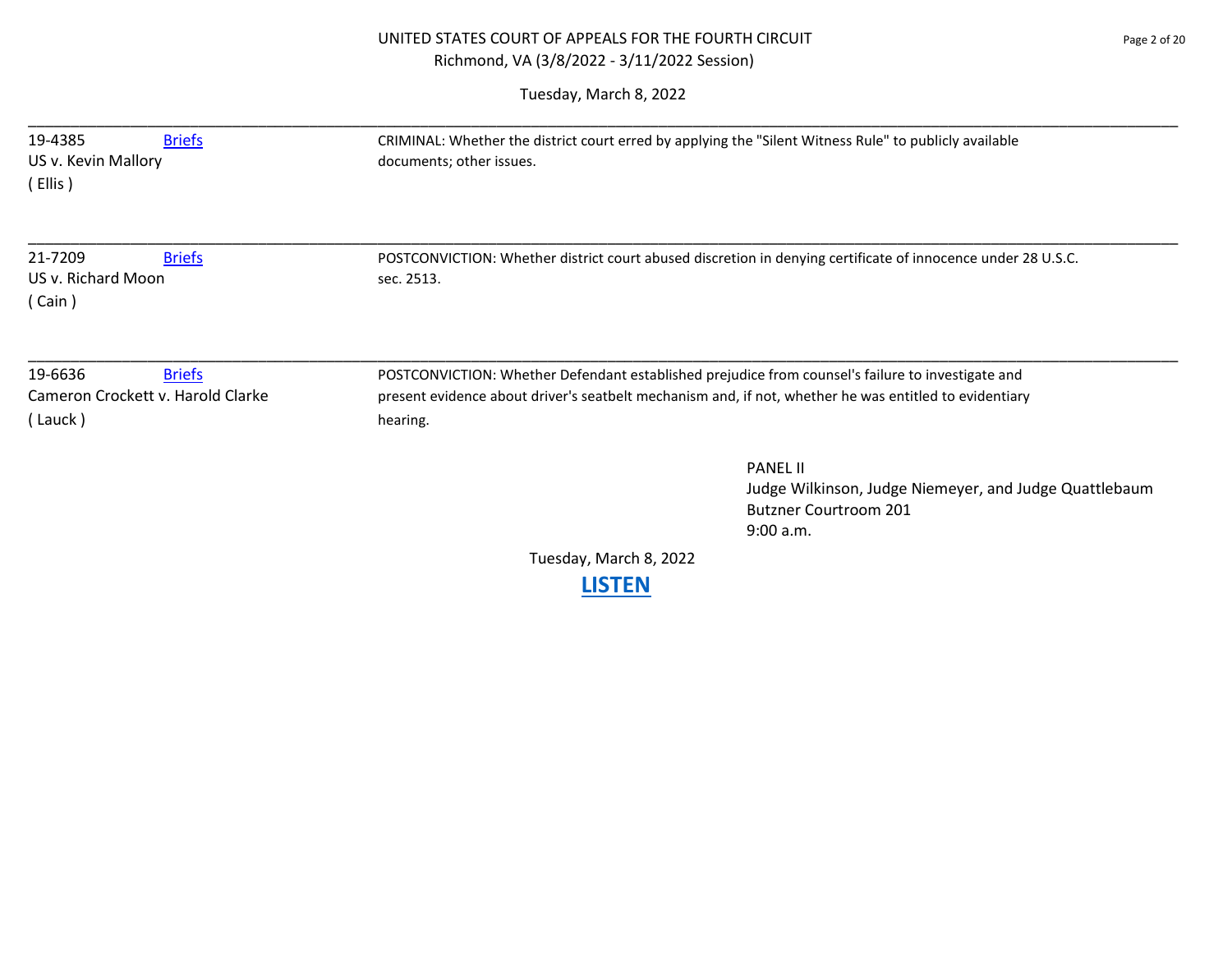# UNITED STATES COURT OF APPEALS FOR THE FOURTH CIRCUIT Page 3 of 20 Richmond, VA (3/8/2022 - 3/11/2022 Session)

| 20-1648<br><b>Briefs</b>                                                          | Whether payments to research scientist are tax exempt as a "grant, allowance, or other similar<br>TAX:                                   |
|-----------------------------------------------------------------------------------|------------------------------------------------------------------------------------------------------------------------------------------|
| Vitaly Baturin v. Commissioner, Internal Rev.                                     | payment" pursuant to terms of United States - Russia treaty.                                                                             |
| 18-6926<br><b>Briefs</b>                                                          | SENTENCING: Whether the district court abused its discretion by denying Morris' motion to modify his                                     |
| US v. Sebastian Morris<br>(Conrad)                                                | conditions of supervised release.                                                                                                        |
| 21-6122<br><b>Briefs</b>                                                          | CRIMINAL: Whether offense under 18 U.S.C. section 1361 - which proscribes willfully injuring or committing                               |
| US v. Yonathan Melaku<br>(Alston)                                                 | depredation against federal property - categorically qualifies as crime of violence.                                                     |
| 21-1668<br><b>Briefs</b><br>Church Mutual Insurance Co. v. Lake Pointe<br>(Myers) | Whether complaint alleges injuries caused by a "professional health care incident," thus giving<br>INSURANCE:<br>rise to duty to defend. |
|                                                                                   | <b>PANEL III</b><br>Judge Motz, Judge Diaz, and Senior Judge Keenan<br>Blue Courtroom (Room 339)                                         |
|                                                                                   | 9:30 a.m.                                                                                                                                |
|                                                                                   | Tuesday, March 8, 2022<br><b>LISTEN</b>                                                                                                  |
|                                                                                   |                                                                                                                                          |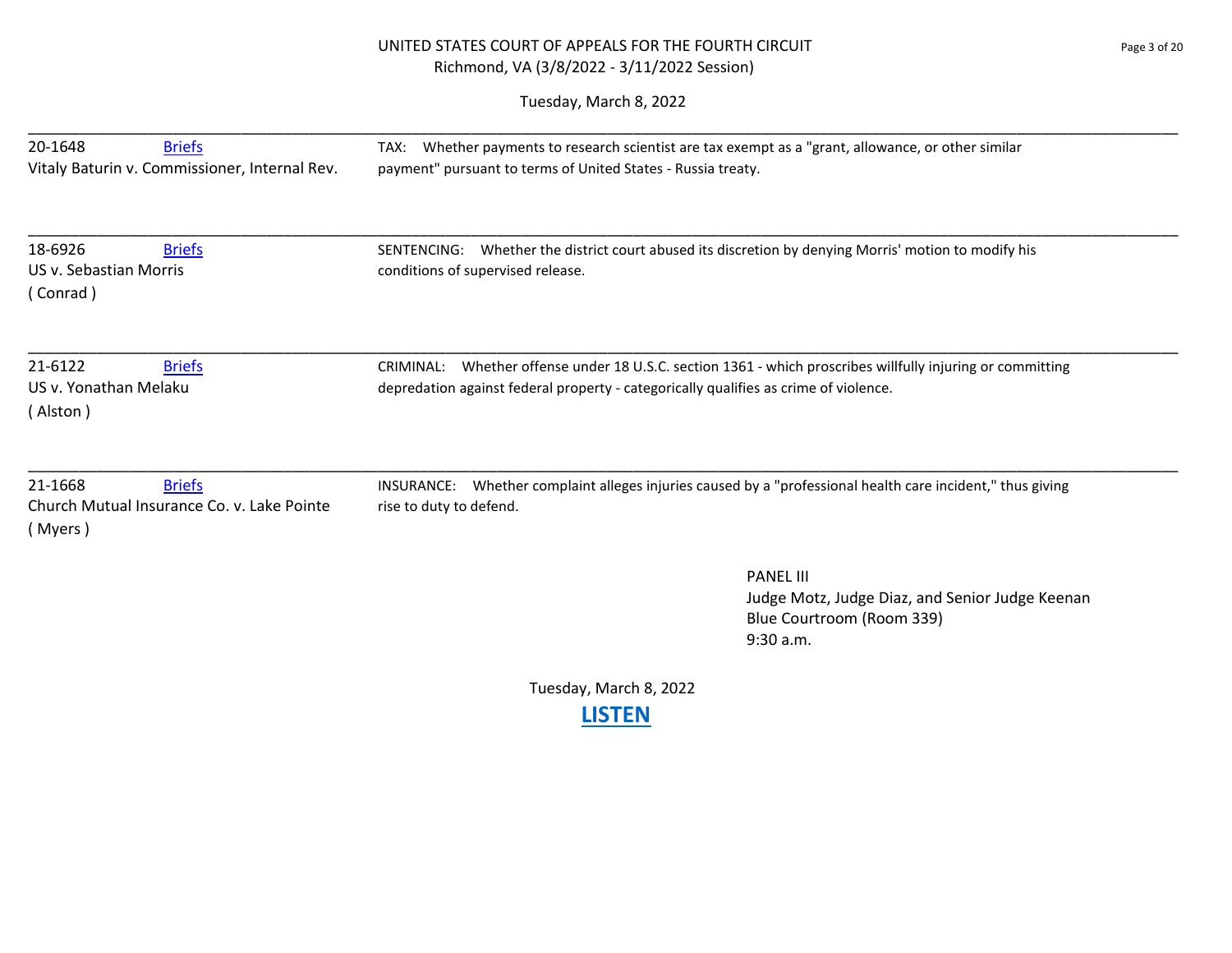# UNITED STATES COURT OF APPEALS FOR THE FOURTH CIRCUIT PAGE 20 Page 4 of 20 Richmond, VA (3/8/2022 - 3/11/2022 Session)

| 21-4043<br>US v. Bryan Ogle<br>(Goodwin)             | <b>Briefs</b>                                            | SENTENCING: Whether defendant's conviction for Tennessee aggravated assault categorically qualifies as<br>violent felony under Armed Career Criminal Act.                                                                               |
|------------------------------------------------------|----------------------------------------------------------|-----------------------------------------------------------------------------------------------------------------------------------------------------------------------------------------------------------------------------------------|
| 21-1812<br>(Groh)                                    | <b>Briefs</b><br>Charles Bellon v. The PPG Employee Life | ERISA: Whether termination of benefits was permissible under ERISA; whether plan's death benefit<br>constituted a pension plan under ERISA.                                                                                             |
| 21-2022<br>(Ellis)                                   | <b>Briefs</b><br>Nathan Mowery v. National Geospatial    | JURISDICTION: Whether district court lacks jurisdiction to decide appellant's Title VII claims.                                                                                                                                         |
| 21-2180<br>Paul Goldman v. Robert Brink<br>(Jackson) | <b>Briefs</b>                                            | VOTING RIGHTS: Appeal from district court's rejection of sovereign immunity defense to complaint<br>challenging use of pre-existing electoral districts in Virginia House of Delegates election following<br>completion of 2020 Census. |
|                                                      |                                                          | <b>PANEL IV</b><br>Judge King, Judge Wynn, and Judge Rushing<br>Red Courtroom (Room 412)<br>2:00 p.m.                                                                                                                                   |
|                                                      |                                                          | Tuesday, March 8, 2022<br><b>LISTEN</b>                                                                                                                                                                                                 |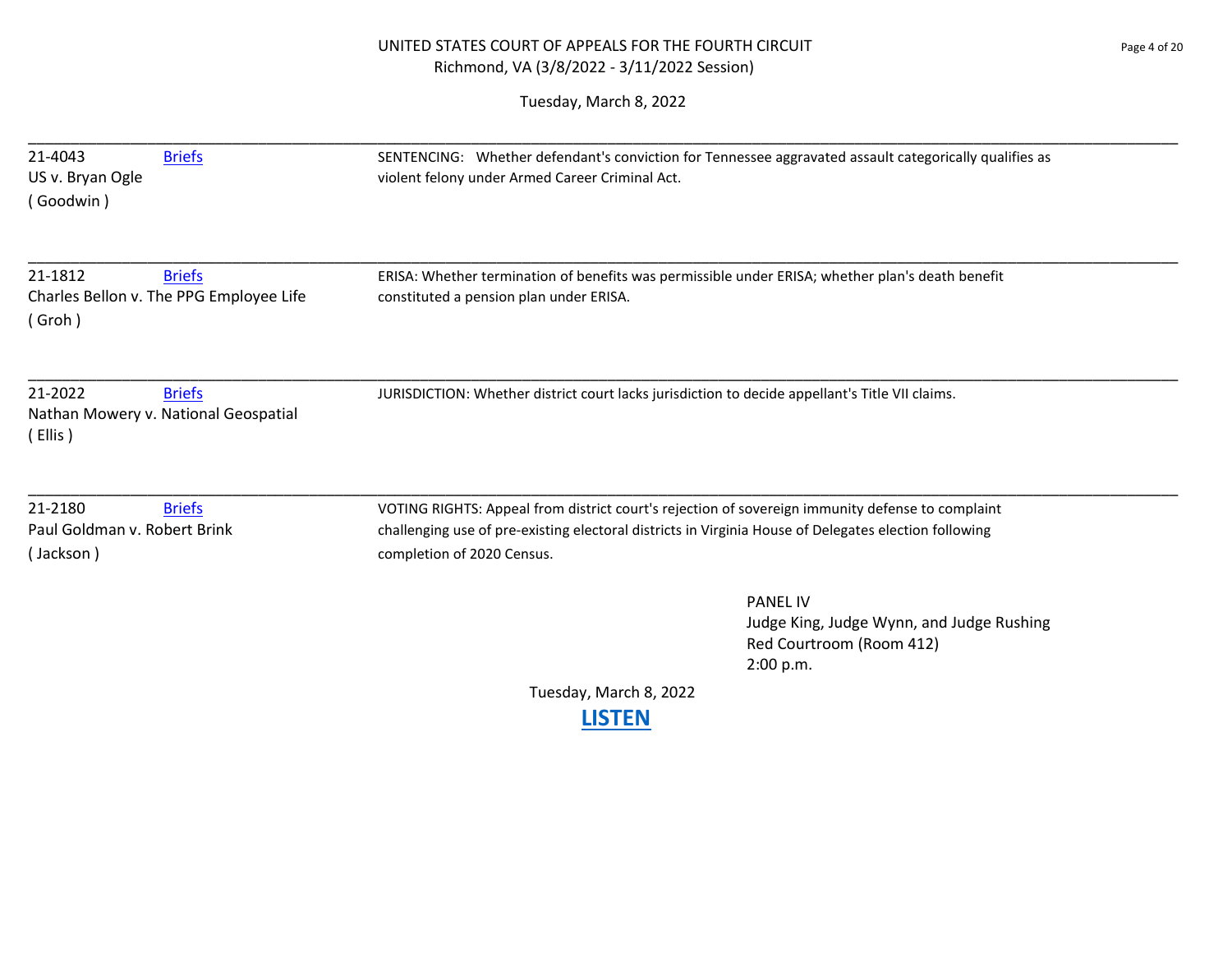# UNITED STATES COURT OF APPEALS FOR THE FOURTH CIRCUIT **FOUR SERVICE SERVICE ASSESS** Page 5 of 20 Richmond, VA (3/8/2022 - 3/11/2022 Session)

| 21-1160<br><b>Briefs</b><br>Elliot Dickson v. Fidelity and Deposit Company<br>(Hilton) | CONTRACT: Whether Plaintiff's labor was covered under the Miller Act, 40 U.S.C. section 3131-3134; and, if so,<br>whether the claim is barred by statute of limitations.                  |                                                                                                                     |
|----------------------------------------------------------------------------------------|-------------------------------------------------------------------------------------------------------------------------------------------------------------------------------------------|---------------------------------------------------------------------------------------------------------------------|
| 21-1621<br><b>Briefs</b><br>Chris Brusznicki v. Prince George's County<br>(Messitte)   | CONSTITUTIONAL LAW: Whether Maryland's tax sale statute discriminates against nonresidents in violation<br>of the Privileges and Immunities Clause.                                       |                                                                                                                     |
| 20-4557<br><b>Briefs</b><br>US v. Augustin Arce<br>(Allen)                             | CRIMINAL: Whether district court abused its discretion in admitting into evidence forensic reports with<br>categorizations derived from a law enforcement database program; other issues. |                                                                                                                     |
| 21-1041<br><b>Briefs</b><br>Cathy Walton v. Thomas Harker<br>(Gergel)                  | EMPLOYMENT: Whether district court erroneously determined that retaliatory failure-to-promote claim was<br>not administratively exhausted; other issues.                                  |                                                                                                                     |
|                                                                                        |                                                                                                                                                                                           | <b>PANEL V</b><br>Judge Agee, Judge Richardson, and Senior Judge Floyd<br>Butzner Courtroom (Room 201)<br>2:00 p.m. |
|                                                                                        | Tuesday, March 8, 2022<br><b>LISTEN</b>                                                                                                                                                   |                                                                                                                     |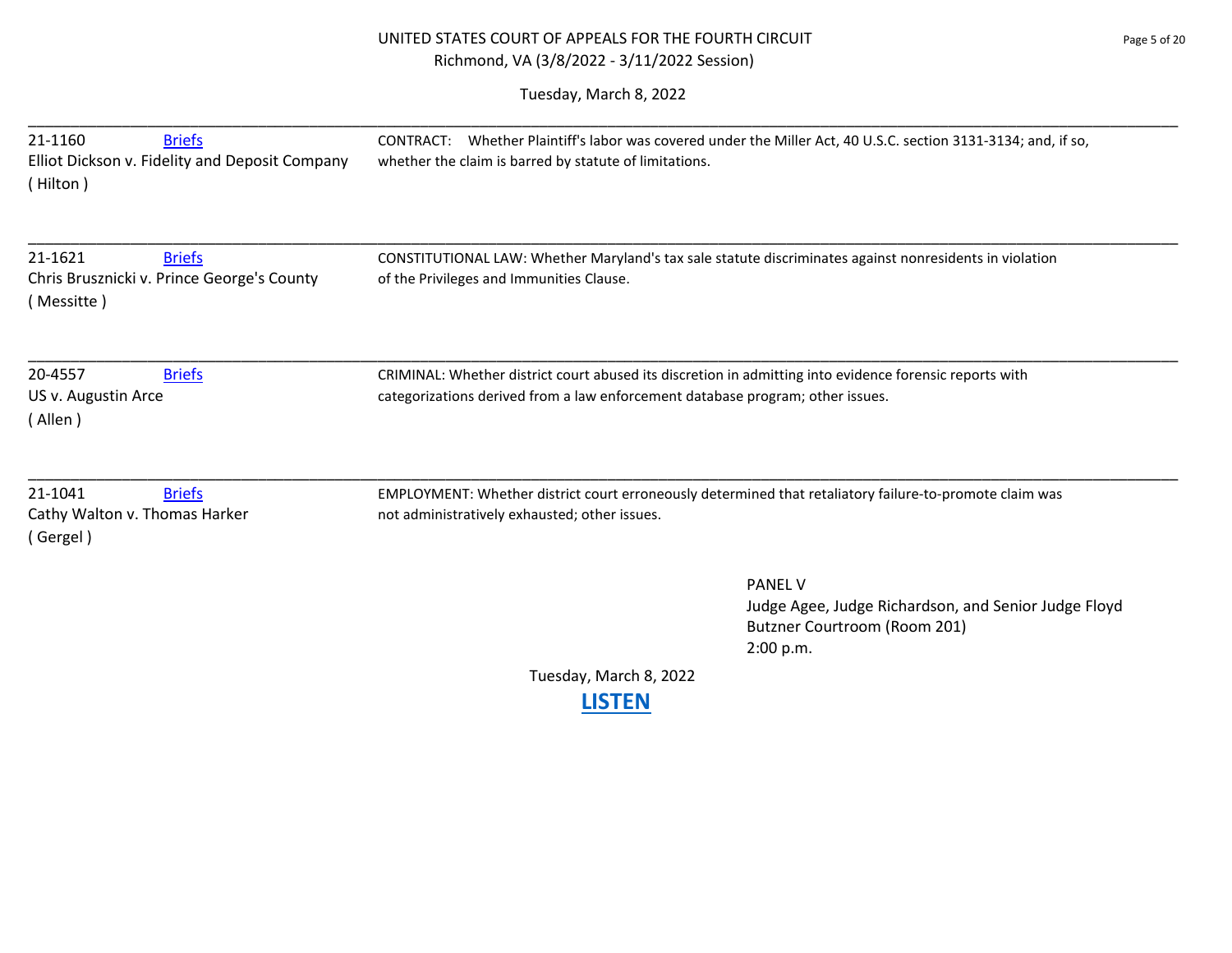# UNITED STATES COURT OF APPEALS FOR THE FOURTH CIRCUIT **FOUR SERVICE SERVICE ASSESSMENT ASSAULT** Page 6 of 20 Richmond, VA (3/8/2022 - 3/11/2022 Session)

| 20-6710<br><b>Briefs</b><br>US v. Jose Nunez-Garcia<br>(Urbanski)                   | POSTCONVICTION: Whether the district court erred in dismissing the 28 U.S.C. section 2255 motion as time-<br>barred.                                                                       |
|-------------------------------------------------------------------------------------|--------------------------------------------------------------------------------------------------------------------------------------------------------------------------------------------|
| 20-7111<br><b>Briefs</b><br>US v. Cornelius Jackson<br>(Chasanow)                   | Whether district court erred in finding that 18 U.S.C. section 3553 factors did not warrant<br>POSTCONVICTION:<br>compassionate release.                                                   |
| 21-1215<br><b>Briefs</b><br>Medical Mutual Insurance v. Rebecca Littaua<br>(Hudson) | ABSTENSION: Whether the district court properly abstained from exercising jurisdiction over insurance<br>company's complaint seeking declaratory judgment on duty to defend and indemnify. |
|                                                                                     | CIVIL: Whether the district court erred in finding that there was no remaining case or controversy and                                                                                     |
| 20-1701<br><b>Briefs</b><br>Genesis HealthCare, Inc. v. Xavier Becerra<br>(Harwell) | dismissing Plaintiff's petition as moot.                                                                                                                                                   |
|                                                                                     | <b>PANEL I</b><br>Chief Gregory, Judge Niemeyer, and Judge Agee<br>Red Courtroom (Room 412)<br>9:30 a.m.                                                                                   |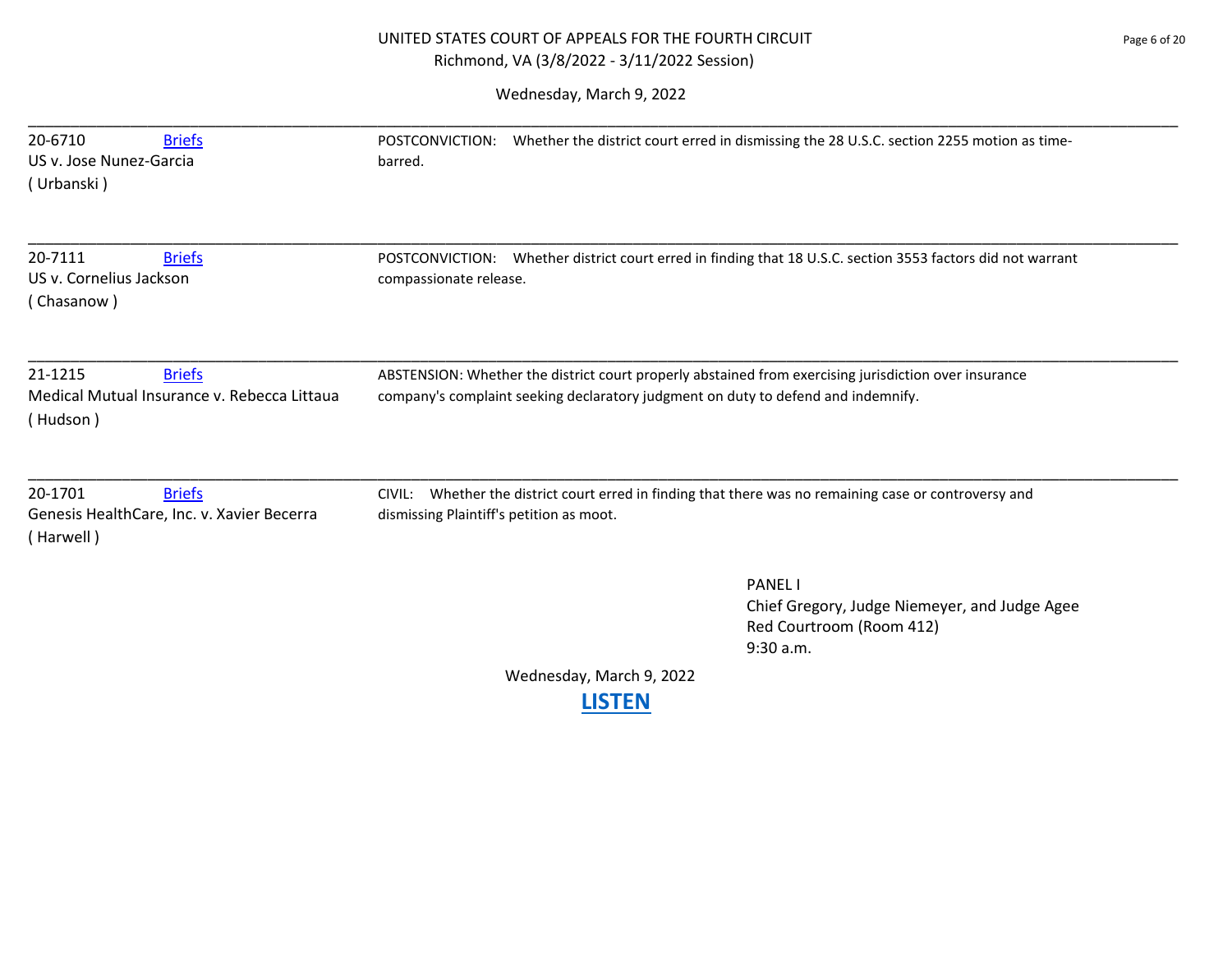## UNITED STATES COURT OF APPEALS FOR THE FOURTH CIRCUIT PAGE 20 Page 7 of 20 Richmond, VA (3/8/2022 - 3/11/2022 Session)

Wednesday, March 9, 2022

\_\_\_\_\_\_\_\_\_\_\_\_\_\_\_\_\_\_\_\_\_\_\_\_\_\_\_\_\_\_\_\_\_\_\_\_\_\_\_\_\_\_\_\_\_\_\_\_\_\_\_\_\_\_\_\_\_\_\_\_\_\_\_\_\_\_\_\_\_\_\_\_\_\_\_\_\_\_\_\_\_\_\_\_\_\_\_\_\_\_\_\_\_\_\_\_\_\_\_\_\_\_\_\_\_\_\_\_\_\_\_\_\_\_\_\_\_\_\_\_\_\_\_\_\_\_\_\_\_\_\_\_\_\_\_

( Dever )

21-6167 [Briefs](https://www.ca4.uscourts.gov/DataBriefs.aspx?CASENUM=21-6167) SENTENCING: Whether the district court abused its discretion in denying Swain's motion for sentence US v. Mitchell Swain **reduction under the First Step Act of 2018**.

> PANEL II Judge Motz, Judge Wynn, and Judge Thacker Butzner Courtroom 201 9:30 a.m.

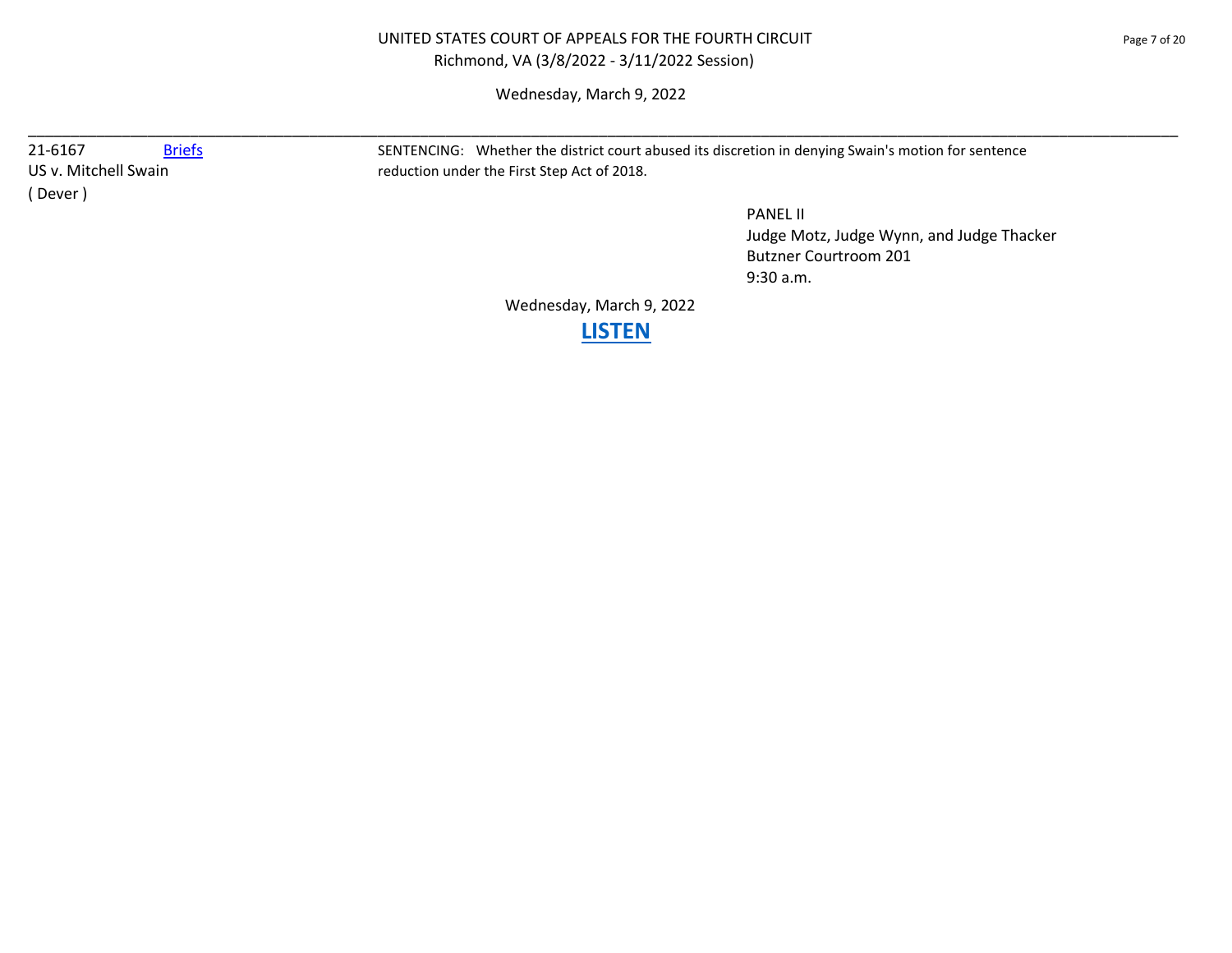| 19-4489<br><b>Briefs</b><br>US v. Dennis Rice<br>(Reidinger)            | SENTENCING: Whether North Carolina felony assault inflicting physical injury by strangulation is a crime of<br>violence under the Sentencing Guidelines.                               |  |
|-------------------------------------------------------------------------|----------------------------------------------------------------------------------------------------------------------------------------------------------------------------------------|--|
| 21-1353<br><b>Briefs</b><br>Felipe Perez v. Leon Rodriguez<br>(Conrad)  | IMMIGRATION: Whether Perez was not entitled to EAJA award because the Government's position was<br>substantially justified.                                                            |  |
| 21-1906<br><b>Briefs</b><br>B-21 Wines, Inc. v. Hank Bauer<br>(Whitney) | CONSTITUTIONAL LAW: Challenge under Twenty-First Amendment and Commerce Clause to North Carolina's<br>law prohibiting out-of-state retailers from shipping wine directly to consumers. |  |
|                                                                         | <b>PANEL III</b><br>Judge Wilkinson, Judge King, and Judge Quattlebaum<br>Blue Courtroom (Room 339)<br>9:30 a.m. **                                                                    |  |
|                                                                         | Wednesday, March 9, 2022<br><b>LISTEN</b>                                                                                                                                              |  |
|                                                                         |                                                                                                                                                                                        |  |
|                                                                         |                                                                                                                                                                                        |  |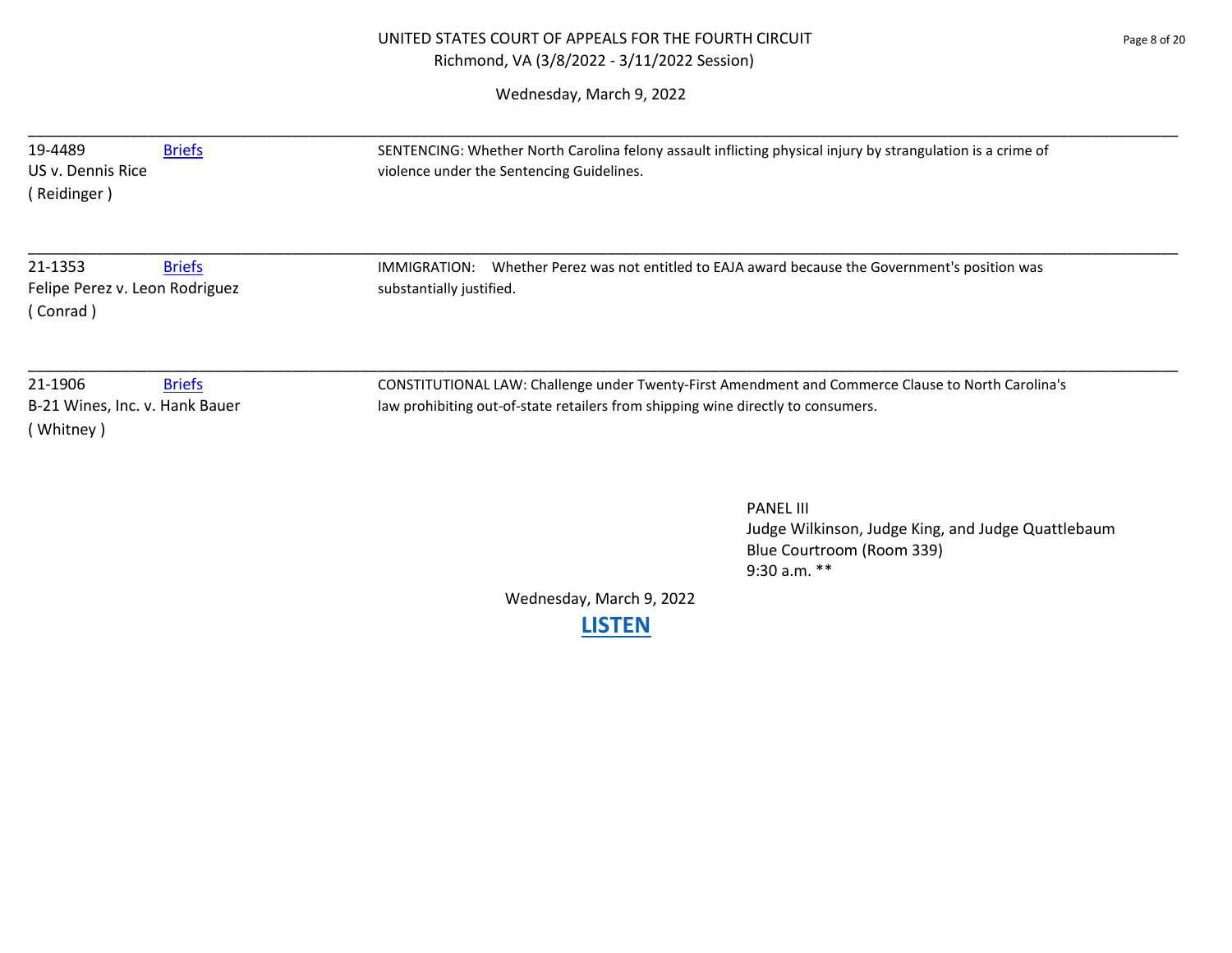# UNITED STATES COURT OF APPEALS FOR THE FOURTH CIRCUIT PAGE 20 Page 9 of 20 Richmond, VA (3/8/2022 - 3/11/2022 Session)

| 21-1868<br><b>Briefs</b><br>Jonathan R. v. Jim Justice<br>(Johnston)        | CIVIL: Whether district court erred in abstaining in case related to West Virginia's foster care system.                                            |
|-----------------------------------------------------------------------------|-----------------------------------------------------------------------------------------------------------------------------------------------------|
| 21-1079<br><b>Briefs</b><br>Eden, LLC v. Jim Justice<br>(Bailey)            | Propriety of district court's dismissal of plaintiffs' federal constitutional challenges to<br><b>CONSTITUTIONAL LAW:</b><br>COVID-19 restrictions. |
| 21-1102<br><b>Briefs</b><br>AJE Enterprise LLC v. James Justice<br>(Bailey) | CONSTITUTIONAL LAW: Propriety of district court's dismissal of plaintiffs' federal and state constitutional<br>challenges to COVID-19 restrictions. |
|                                                                             | <b>PANEL IV</b><br>Judge Harris, Judge Rushing, and Senior Judge Floyd<br>Red Courtroom (Room 412)<br>2:00 p.m.                                     |
|                                                                             | Wednesday, March 9, 2022<br><b>LISTEN</b>                                                                                                           |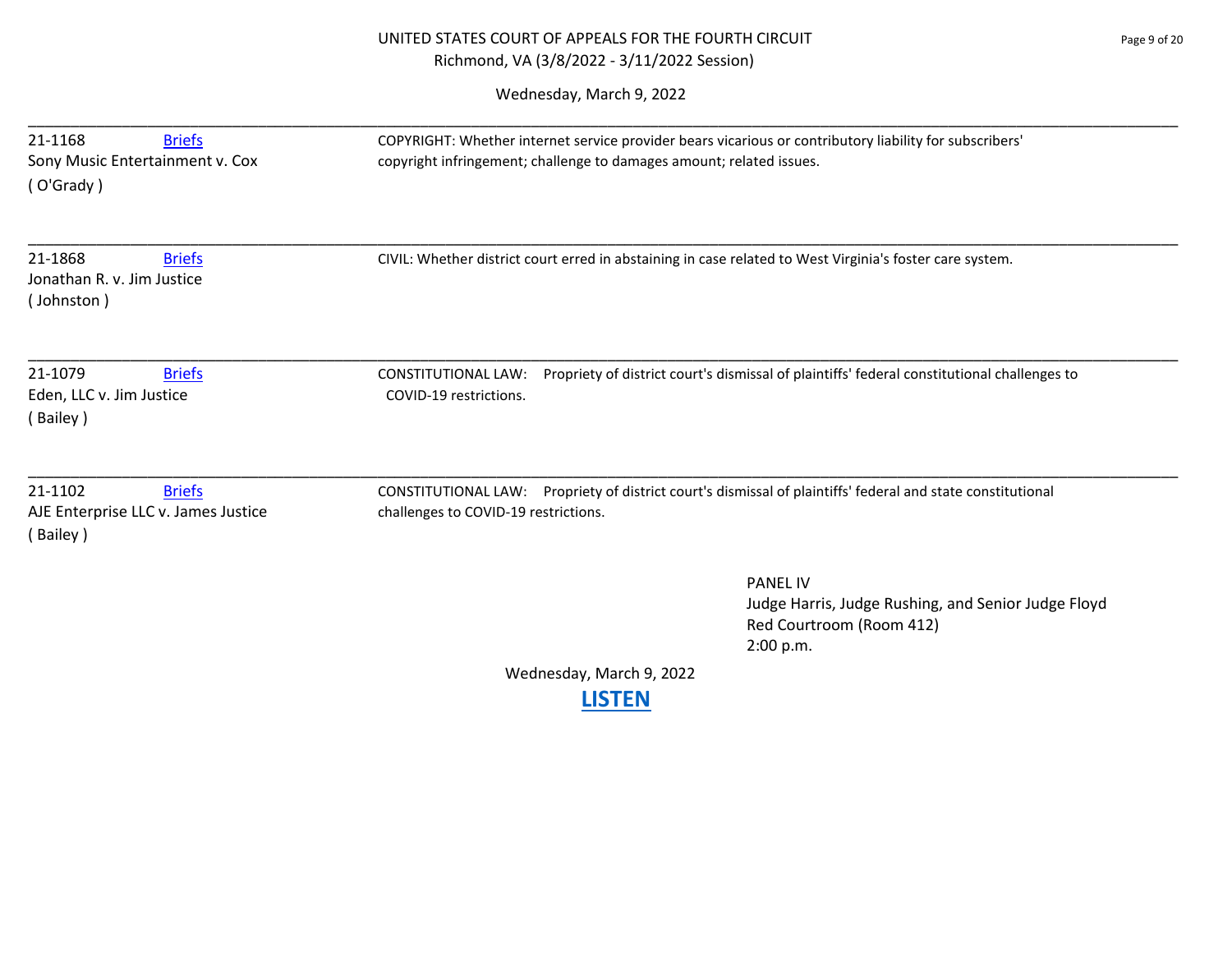# UNITED STATES COURT OF APPEALS FOR THE FOURTH CIRCUIT **FOUR SERVICE 20** Page 10 of 20 Richmond, VA (3/8/2022 - 3/11/2022 Session)

| 21-1217<br><b>Briefs</b><br>Pamela Whitaker v. Monroe Staffing Services<br>(Tilley) | CONTRACT: Whether dispute between parties related to setoff permitting adjudication in federal or state<br>forum in North Carolina.                               |
|-------------------------------------------------------------------------------------|-------------------------------------------------------------------------------------------------------------------------------------------------------------------|
| 21-1536<br><b>Briefs</b><br>Robert F. Anderson v. Morgan Keegan & Co.<br>(Childs)   | Multi-issue challenge to Bankruptcy Court's order and judgment following bench trial on claims<br><b>BANKRUPTCY:</b><br>of fraud and breach of fiduciary duties.  |
| 21-2001<br><b>Briefs</b><br>Equity Investment Associates, v. US<br>(Mullen)         | TAX: Whether civil tax definition of +"person" applies to determine whether a criminal tax referral was in<br>effect when the IRS issued summons; related issues. |
|                                                                                     | <b>PANEL V</b><br>Judge Richardson, Judge Heytens, and Senior Judge Keenan<br>Butzner Courtroom (Room 201)<br>2:00 p.m.                                           |
|                                                                                     | Wednesday, March 9, 2022<br><b>LISTEN</b>                                                                                                                         |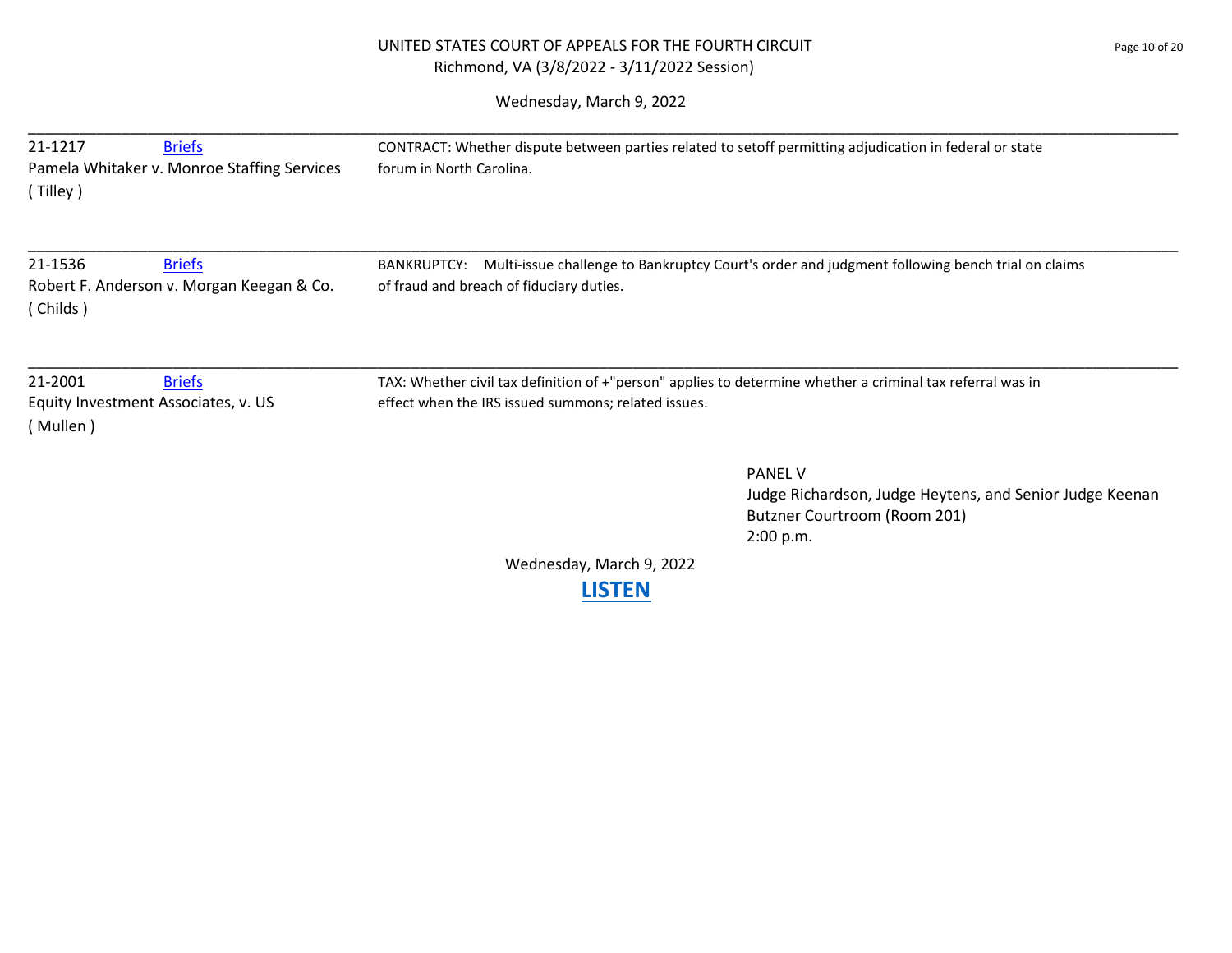# UNITED STATES COURT OF APPEALS FOR THE FOURTH CIRCUIT **FOUR SERVICE SERVICE ASSESSMENT Page 11 of 20** Richmond, VA (3/8/2022 - 3/11/2022 Session)

Thursday, March 10, 2022

| 20-2098<br><b>Briefs</b><br>Teresa Speaks v. U. S. Tobacco Cooperative<br>Dever )           | CLASS ACTION: Whether North Carolina Business Corporation Act or North Carolina Non-Profit Corporation Act<br>applies to claims for judicial dissolution of agricultural cooperative; other issues. |
|---------------------------------------------------------------------------------------------|-----------------------------------------------------------------------------------------------------------------------------------------------------------------------------------------------------|
| 21-1920<br><b>Briefs</b><br>Estate of Najee Ali Baker v. Wake Forest<br>(Eagles)            | TORT: Whether district court erred in granting summary judgment for university, concluding on-campus<br>shooting was not reasonably foreseeable.                                                    |
| 21-1543<br><b>Briefs</b><br>Terri Cowgill v. First Data Technologies, Inc.<br>(Copperthite) | EMPLOYMENT: Whether request for leave under the Family and Medical Leave Act amounted to an<br>accommodation request under the Americans with Disabilities Act; other issues.                       |
| 21-1301<br><b>Briefs</b><br>Air Evac EMS, Inc. v. James Dodrill<br>(Berger)                 | PREEMPTION: Whether extraordinary circumstances preclude Younger abstention; other issues.                                                                                                          |
|                                                                                             | <b>PANEL</b><br>Chief Judge Gregory, Judge Thacker, and Judge Quattlebaum<br>Red Courtroom (Room 412)<br>9:30 a.m.                                                                                  |
|                                                                                             | Thursday, March 10, 2022                                                                                                                                                                            |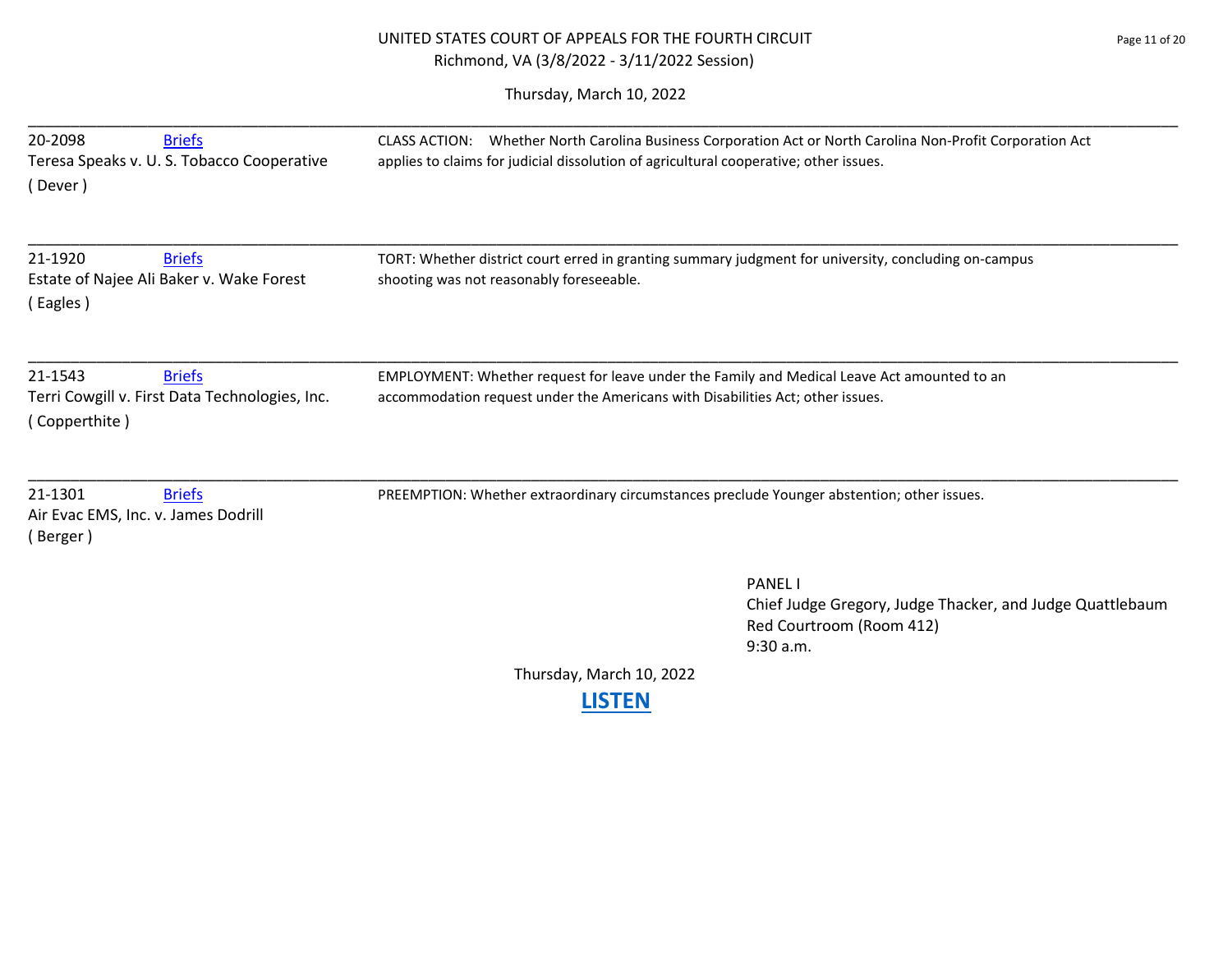| 20-0009<br><b>Briefs</b><br>US v. Richard Jackson<br>(Reidinger)                       | CAPITAL: Whether murder or aggravated sexual abuse qualifies as a crime of violence under the force<br>clause of 18 U.S.C. sec. 924(c).                                    |
|----------------------------------------------------------------------------------------|----------------------------------------------------------------------------------------------------------------------------------------------------------------------------|
| 20-1633<br><b>Briefs</b><br>Rachan Reddy v. Rashid Buttar<br>(Whitney)                 | ARBITRATION: Whether New York Convention's preconditions for judicial confirmation of foreign arbitration<br>award are jurisdictional requirements; other issues.          |
| 21-1981<br><b>Briefs</b><br>Cantwell-Cleary, Co., Inc. v. Cleary Packaging<br>(Harner) | BANKRUPTCY: Whether discharge exceptions to section 523(a) of the Bankruptcy Code apply to corporate<br>debtors under Subchapter V.                                        |
| 21-1642<br><b>Briefs</b><br>Sinai Hospital of Baltimore v. NLRB                        | LABOR: Whether disabled individuals working as janitors are in a primarily rehabilitative relationship, and<br>therefore are not employees under Section 2(3) of the NLRA. |
| Associations:<br>21-1683                                                               | <b>PANEL II</b><br>Judge Niemeyer, Judge Motz, and Judge King<br><b>Butzner Courtroom 201</b><br>$9:30$ a.m.<br>Thursday, March 10, 2022<br>ISTEN                          |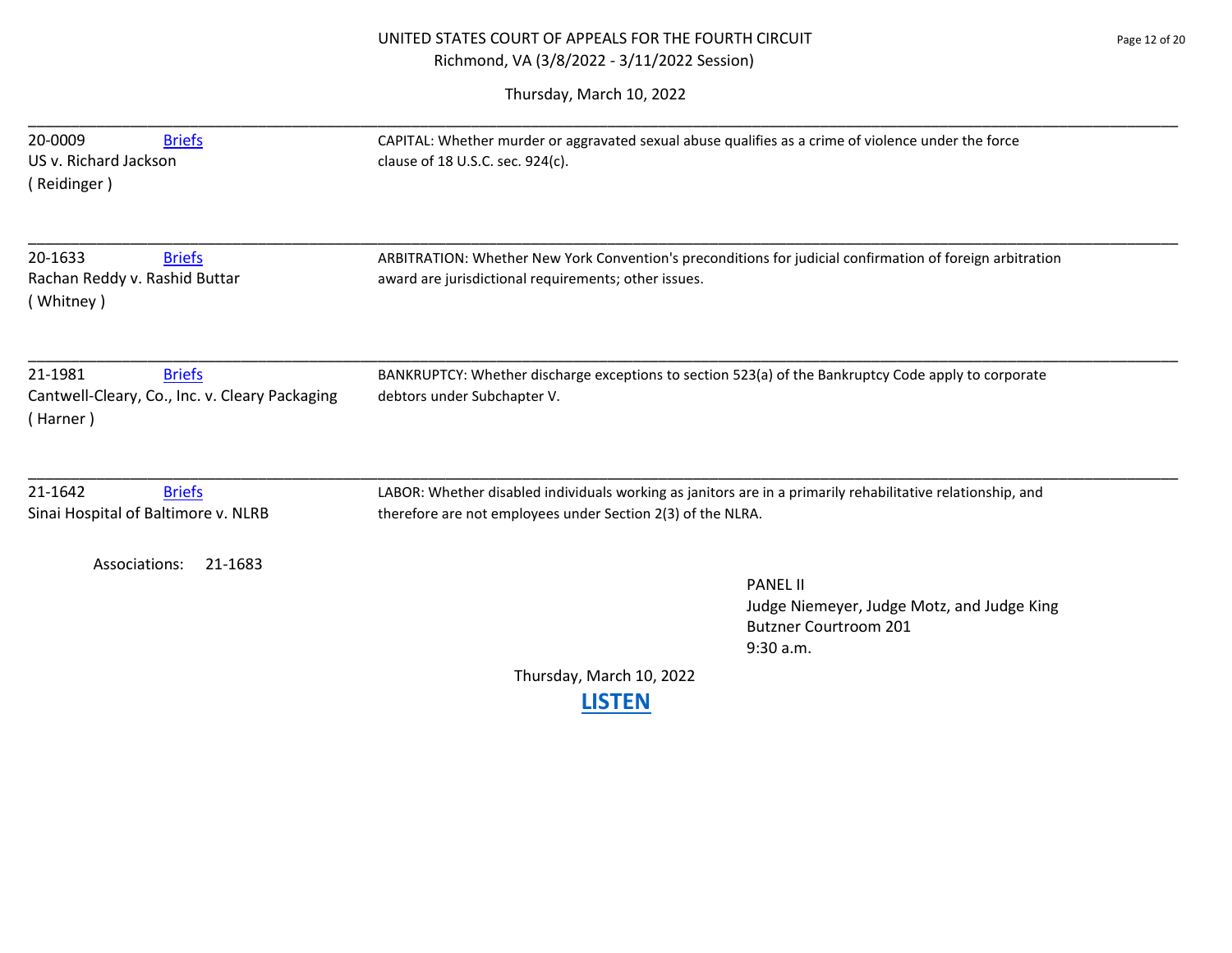# UNITED STATES COURT OF APPEALS FOR THE FOURTH CIRCUIT Page 13 of 20 Richmond, VA (3/8/2022 - 3/11/2022 Session)

| 21-1607<br><b>Briefs</b><br>Sing Fuels Pte Ltd. v. M/V LILA SHANGHAI<br>(Jackson)       | ADMIRALTY: Whether district court erred by finding plaintiff failed to establish maritime lien on defendant<br>vessel; application of doctrine of laches; other issues. |                                                                                                                   |
|-----------------------------------------------------------------------------------------|-------------------------------------------------------------------------------------------------------------------------------------------------------------------------|-------------------------------------------------------------------------------------------------------------------|
| 21-1602<br><b>Briefs</b><br>Dorothy Garner v. Central Sts., SE and SW Areas<br>(Eagles) | ERISA:<br>medical reviews, one of which was flawed; other issues.                                                                                                       | Whether plan trustees abused discretion by denying coverage for surgery based on two independent                  |
| 21-1684<br><b>Briefs</b><br>Steven Recht v. Patrick Morrisey<br>(Bailey)                | CONSTITUTIONAL LAW: Whether West Virginia statute regulating legal advertisements related to medication<br>violates the First Amendment.                                |                                                                                                                   |
| 21-1504<br><b>Briefs</b><br>Accident Insurance Company, In v. US Bank<br>(Childs)       | CONTRACT:<br>handling obligations; other issues.                                                                                                                        | Whether district court erred in interpreting trust agreement provisions regarding trustee's asset                 |
|                                                                                         |                                                                                                                                                                         | <b>PANEL III</b><br>Judge Wilkinson, Judge Diaz, and Senior Judge Floyd<br>Blue Courtroom (Room 339)<br>9:30 a.m. |
|                                                                                         | Thursday, March 10, 2022                                                                                                                                                |                                                                                                                   |
|                                                                                         | <b>LISTEN</b>                                                                                                                                                           |                                                                                                                   |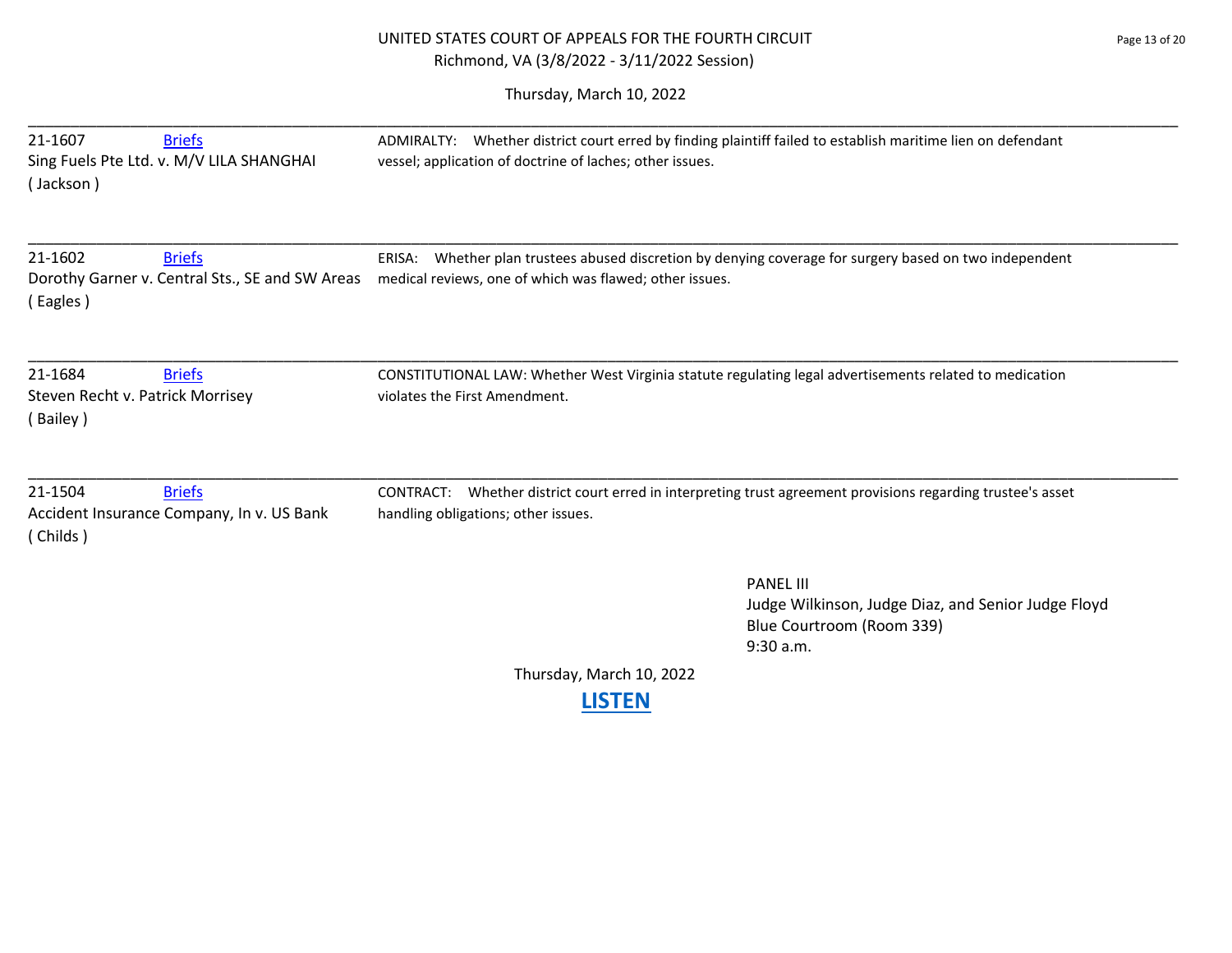# UNITED STATES COURT OF APPEALS FOR THE FOURTH CIRCUIT Page 14 of 20 Richmond, VA (3/8/2022 - 3/11/2022 Session)

| 21-1838                             | <b>Briefs</b>                                    | BANKRUPTCY: Whether civil contempt order was erroneous; whether Taggart v. Lorenzen applies to a          |                                              |
|-------------------------------------|--------------------------------------------------|-----------------------------------------------------------------------------------------------------------|----------------------------------------------|
| Gordon Beckhart, Jr. v. Newrez, LLC |                                                  | consensual injunction created by a chapter 11 plan and confirmation order.                                |                                              |
| (Boyle)                             |                                                  |                                                                                                           |                                              |
|                                     |                                                  |                                                                                                           |                                              |
| 21-1352                             | <b>Briefs</b>                                    | CIVIL: Challenge to district court's determination of just compensation in eminent domain action.         |                                              |
|                                     | US v. 8.929 Acres of Land in Arlington           |                                                                                                           |                                              |
| (Brinkema)                          |                                                  |                                                                                                           |                                              |
|                                     |                                                  |                                                                                                           |                                              |
| 21-1802                             | <b>Briefs</b>                                    | SECURITIES FRAUD: Whether appellant failed to state a claim for securities fraud under Exchange Act 10(b) |                                              |
|                                     | <b>Construction Laborers Pension v. Marriott</b> | and SEC Rule 10b-5.                                                                                       |                                              |
| (Grimm)                             |                                                  |                                                                                                           |                                              |
|                                     |                                                  |                                                                                                           |                                              |
| 21-1994                             | <b>Briefs</b>                                    | TORT: Whether state tort law claims are preempted by Federal Tort Claims Act's combatant activities       |                                              |
|                                     | Winston Hencely v. Fluor Corporation             | exception.                                                                                                |                                              |
| (Hendricks)                         |                                                  |                                                                                                           |                                              |
|                                     |                                                  |                                                                                                           | <b>PANEL IV</b>                              |
|                                     |                                                  |                                                                                                           | Judge Agee, Judge Rushing, and Judge Heytens |
|                                     |                                                  |                                                                                                           | Red Courtroom (Room 412)                     |
|                                     |                                                  |                                                                                                           | 2:00 p.m.                                    |
|                                     |                                                  | Thursday, March 10, 2022                                                                                  |                                              |
|                                     |                                                  | <b>LISTEN</b>                                                                                             |                                              |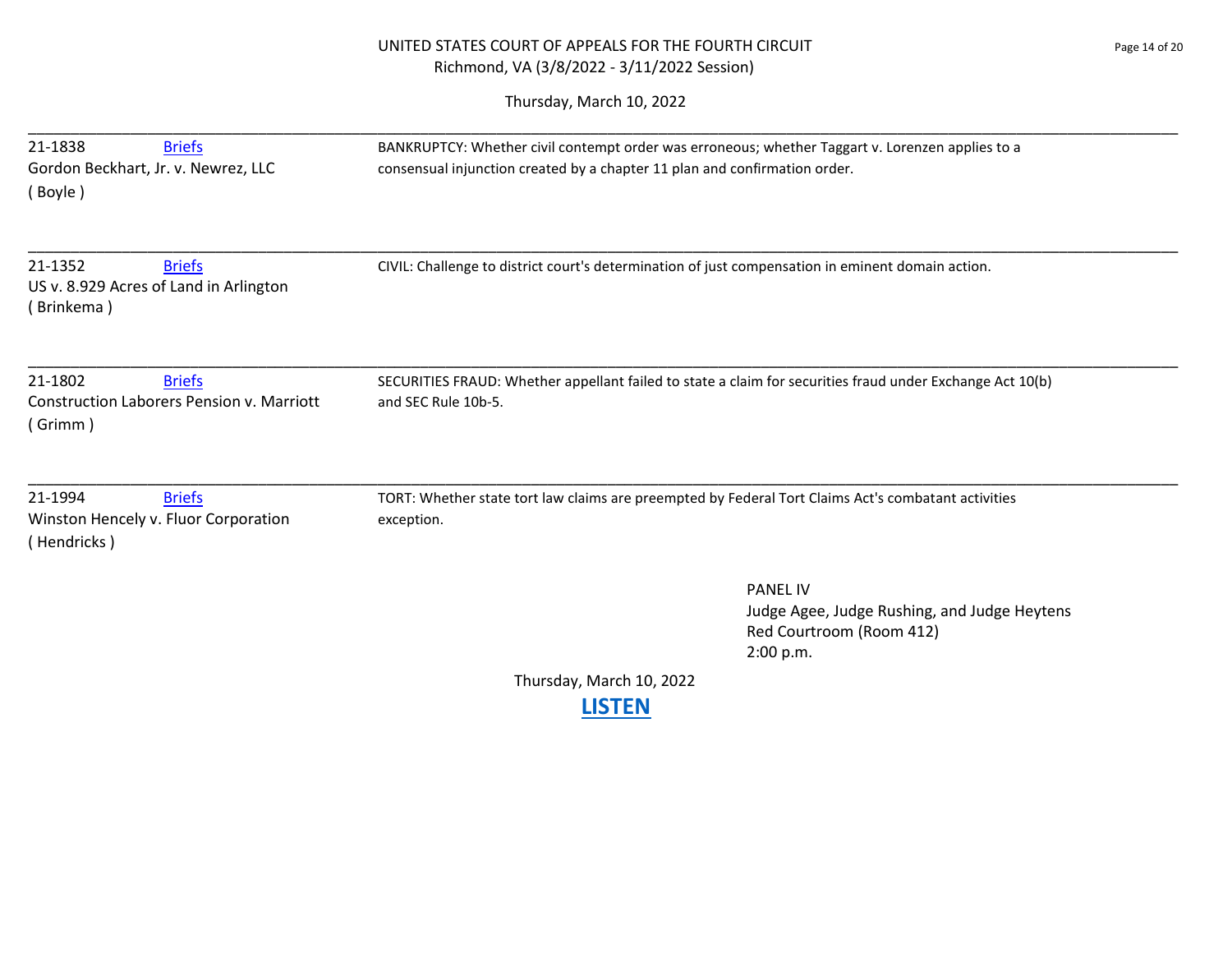# UNITED STATES COURT OF APPEALS FOR THE FOURTH CIRCUIT PAGE 15 OF 20 Richmond, VA (3/8/2022 - 3/11/2022 Session)

| 20-1162<br><b>Briefs</b><br>Jose Orellana-Torres v. Merrick Garland                   | IMMIGRATION: Whether substantial evidence supports the denial of asylum and related relief; whether the<br>Board sufficiently analyzed bias claim.             |  |
|---------------------------------------------------------------------------------------|----------------------------------------------------------------------------------------------------------------------------------------------------------------|--|
| 21-1290<br><b>Briefs</b><br>US ex rel. Haile Nicholson v. Medcom<br>(Osteen)          | CIVIL: Whether complaint adequately pleaded violations of False Claims Act; whether complaint was<br>required to allege representative example of false claim. |  |
| 20-1661<br><b>Briefs</b><br>United States ex rel. Taylor v. Michael Boyko<br>(Berger) | CIVIL: Whether knowledge of false claim can be imputed to employer in False Claims Act case; other issues.                                                     |  |
| 21-1044<br><b>Briefs</b><br>Daniel Bittle-Lindsey v. Seegars Fence<br>(Boyle)         | EMPLOYMENT: Whether the corporate veil should have been pierced to reach 15-employee threshold for<br>applicability of Americans with Disabilities Act.        |  |
|                                                                                       | <b>PANEL V</b><br>Judge Wynn, Judge Harris, and Judge Richardson<br>Butzner Courtroom (Room 201)<br>2:00 p.m.                                                  |  |
|                                                                                       | Thursday, March 10, 2022<br><b>.ISTEN</b>                                                                                                                      |  |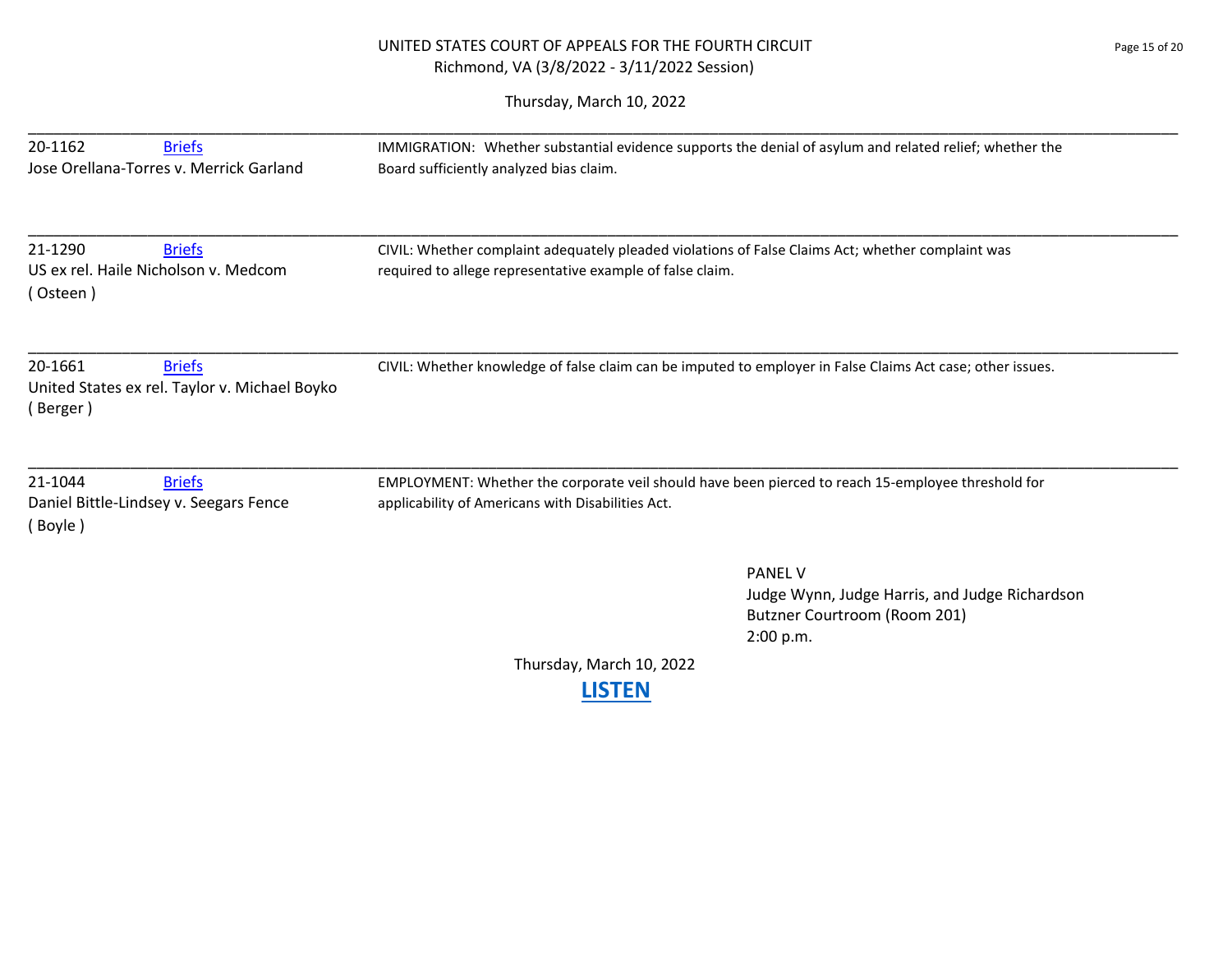Friday, March 11, 2022 \_\_\_\_\_\_\_\_\_\_\_\_\_\_\_\_\_\_\_\_\_\_\_\_\_\_\_\_\_\_\_\_\_\_\_\_\_\_\_\_\_\_\_\_\_\_\_\_\_\_\_\_\_\_\_\_\_\_\_\_\_\_\_\_\_\_\_\_\_\_\_\_\_\_\_\_\_\_\_\_\_\_\_\_\_\_\_\_\_\_\_\_\_\_\_\_\_\_\_\_\_\_\_\_\_\_\_\_\_\_\_\_\_\_\_\_\_\_\_\_\_\_\_\_\_\_\_\_\_\_\_\_\_\_\_

( Cogburn )

20-4414 [Briefs](https://www.ca4.uscourts.gov/DataBriefs.aspx?CASENUM=20-4414) Briefs CRIMINAL: Whether the Government demonstrated that Defendant's false statements to government agents US v. Alexander Smith were material for convictions under 18 U.S.C. section 1001(a)(2); other issues.

> PANEL I Chief Judge Gregory, Judge Diaz, and Judge Heytens Red Courtroom (Room 412) 8:30 a.m.

Friday, March 11, 2022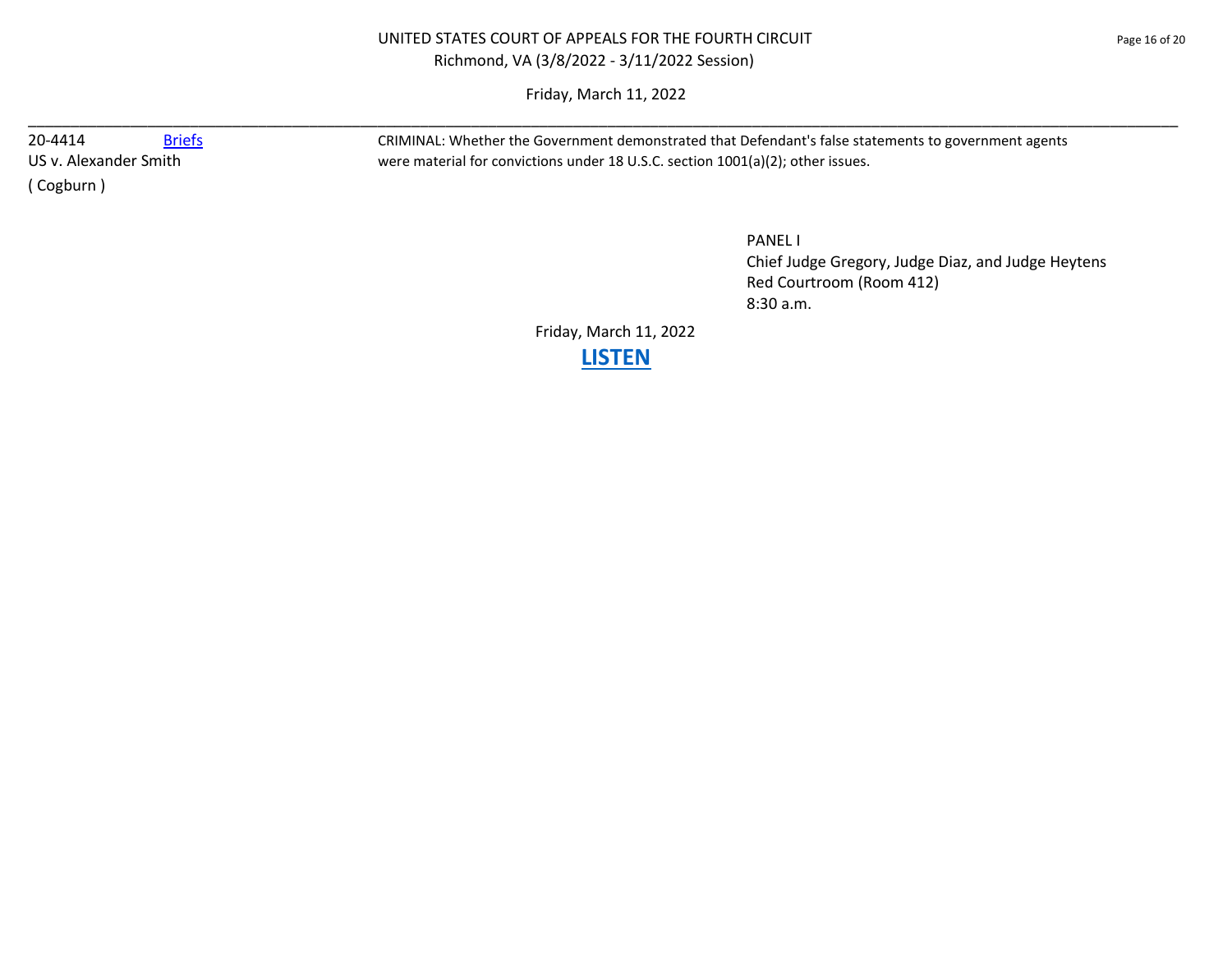# UNITED STATES COURT OF APPEALS FOR THE FOURTH CIRCUIT **FOUR SERVICE 20 FOUR 17 OF 20** Page 17 of 20 Richmond, VA (3/8/2022 - 3/11/2022 Session)

Friday, March 11, 2022

| 20-2200<br><b>Briefs</b>                       | CIVIL: Whether district court erred in holding that the job offered to appellant was equivalent under USERRA |  |
|------------------------------------------------|--------------------------------------------------------------------------------------------------------------|--|
| Thomas Harwood, III v. American Airlines, Inc. | and in reducing damages award on remand.                                                                     |  |
| (O'Grady)                                      |                                                                                                              |  |
| Associations:<br>21-1137                       |                                                                                                              |  |
| 20-4389<br><b>Briefs</b>                       | SENTENCING: Whether district court erred in applying enhancement under USSG section 2G2.2(b)(3)(B), in light |  |
| US v. Jonathan Morehouse                       | of Amendment 801; other issues.                                                                              |  |
| Jackson)                                       |                                                                                                              |  |
|                                                | <b>PANEL II</b>                                                                                              |  |
|                                                | Judge Niemeyer, Judge Wynn, and Senior Judge Floyd                                                           |  |
|                                                | Butzner Courtroom (Room 201)                                                                                 |  |
|                                                | 8:30a.m.                                                                                                     |  |

Friday, March 11, 2022 **[LISTEN](https://youtu.be/HL4cdVeTN6A)**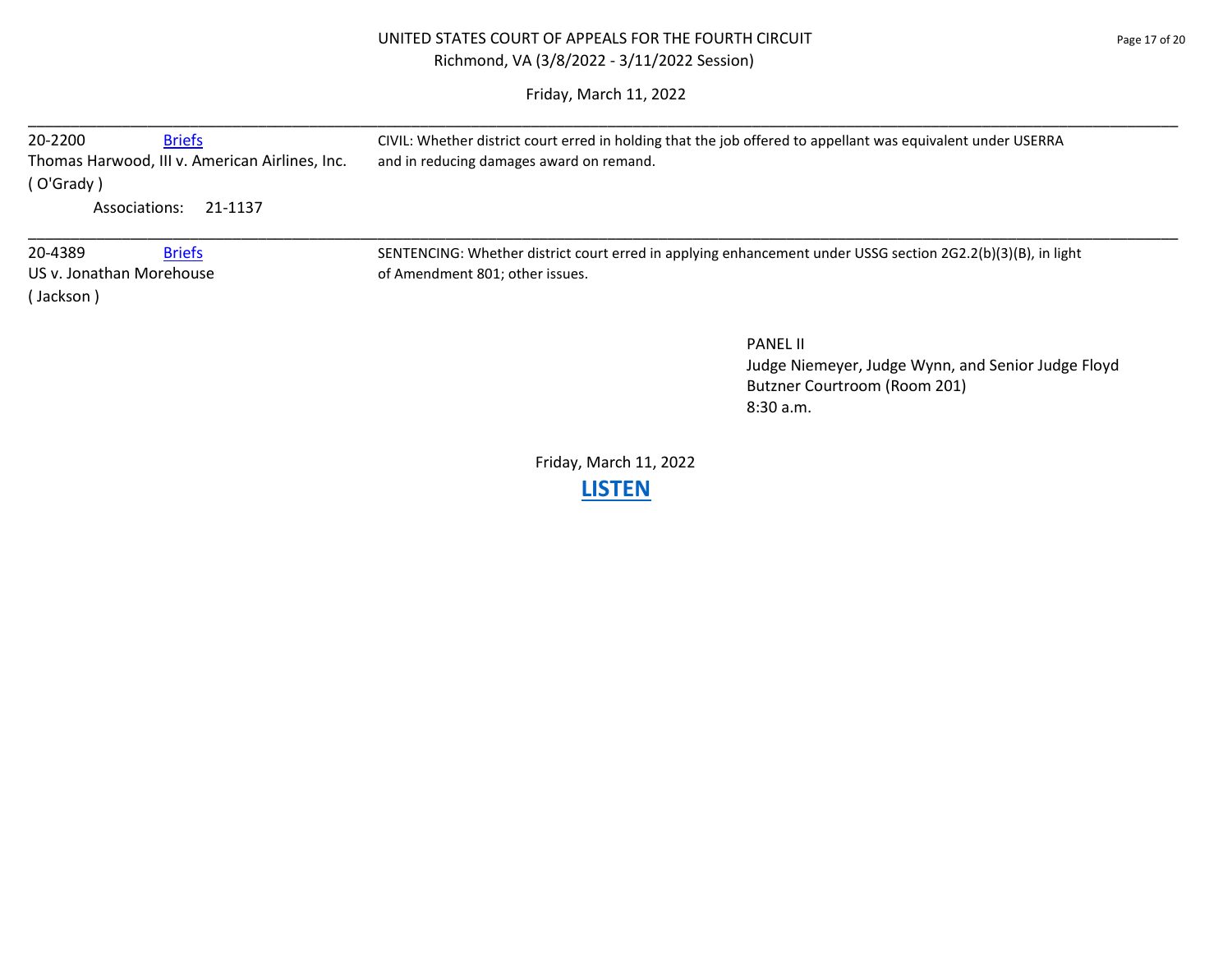## UNITED STATES COURT OF APPEALS FOR THE FOURTH CIRCUIT **Example 20 and State 18 of 20** page 18 of 20 Richmond, VA (3/8/2022 - 3/11/2022 Session)

Friday, March 11, 2022 \_\_\_\_\_\_\_\_\_\_\_\_\_\_\_\_\_\_\_\_\_\_\_\_\_\_\_\_\_\_\_\_\_\_\_\_\_\_\_\_\_\_\_\_\_\_\_\_\_\_\_\_\_\_\_\_\_\_\_\_\_\_\_\_\_\_\_\_\_\_\_\_\_\_\_\_\_\_\_\_\_\_\_\_\_\_\_\_\_\_\_\_\_\_\_\_\_\_\_\_\_\_\_\_\_\_\_\_\_\_\_\_\_\_\_\_\_\_\_\_\_\_\_\_\_\_\_\_\_\_\_\_\_\_\_

Terrence Hyman v. Casandra Hoekstra assistance of counsel. ( Boyle )

21-6852 [Briefs](https://www.ca4.uscourts.gov/DataBriefs.aspx?CASENUM=21-6852) Briefs POSTCONVICTION: Whether district court erred granting petition for writ of habeas corpus based on ineffective

PANEL III Judge Wilkinson, Judge King, and Judge Agee Blue Courtroom (Room 339) 8:30 a.m.

Friday, March 11, 2022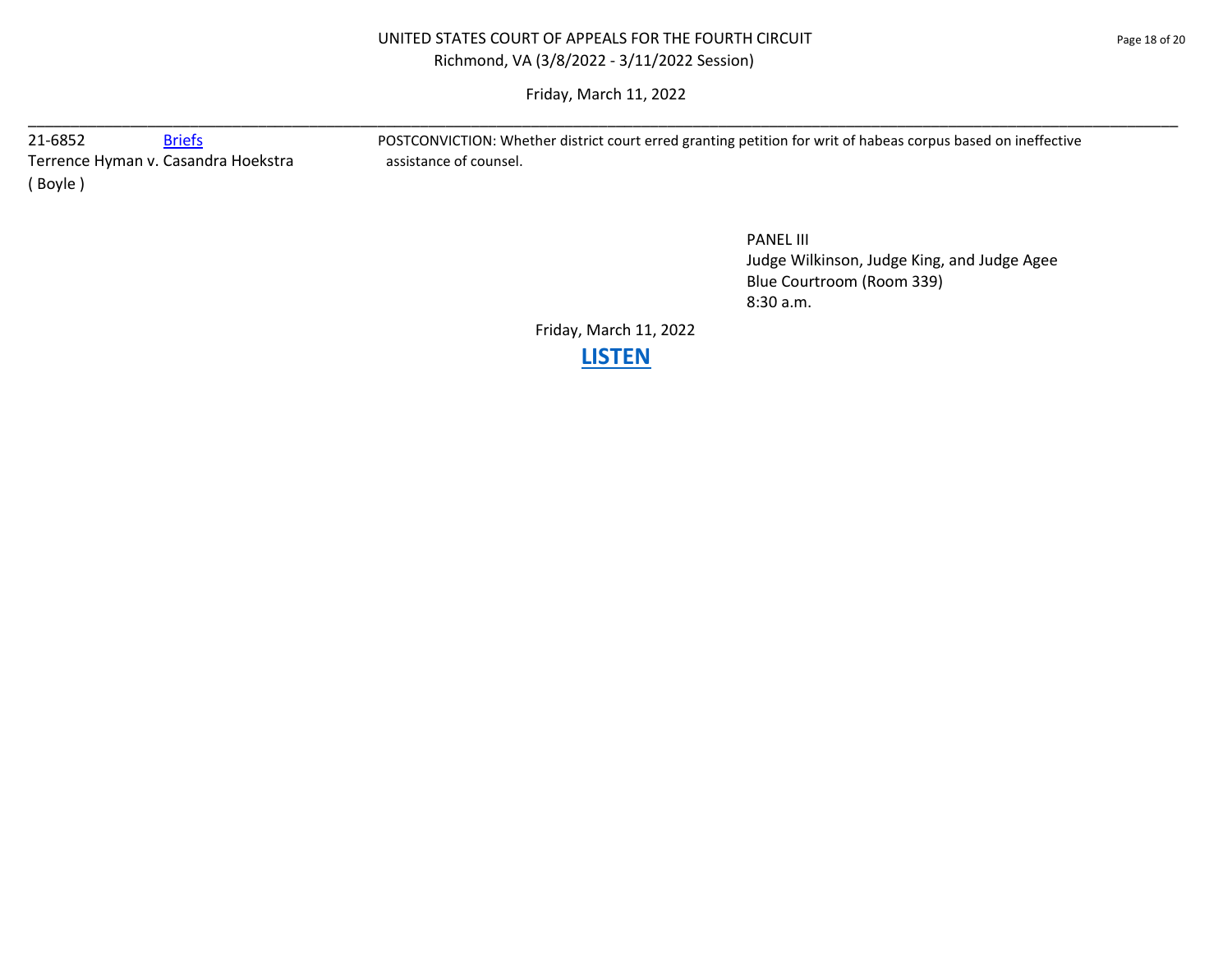Friday, March 11, 2022

| 21-2030<br>(Hilton)            | <b>Briefs</b><br>Kesha Williams v. Stacey Kincaid | CIVIL RIGHTS: Whether inmate with gender dysphoria is a qualified individual with a disability within the<br>scope of the ADA Amendments Act; other issues. |
|--------------------------------|---------------------------------------------------|-------------------------------------------------------------------------------------------------------------------------------------------------------------|
| 21-4332                        | <b>Briefs</b>                                     | CRIMINAL: Whether the district court erred on remand by reinstating previously-dismissed or vacated counts                                                  |
| US v. Shelby Petties<br>Dever) |                                                   | against appellant following his successful appeal.                                                                                                          |
|                                |                                                   | <b>PANEL IV</b><br>Judge Motz, Judge Harris, and Judge Quattlebaum                                                                                          |

Friday, March 11, 2022

Gold Courtroom (Room 348) \*\*

8:30 a.m. \*\*